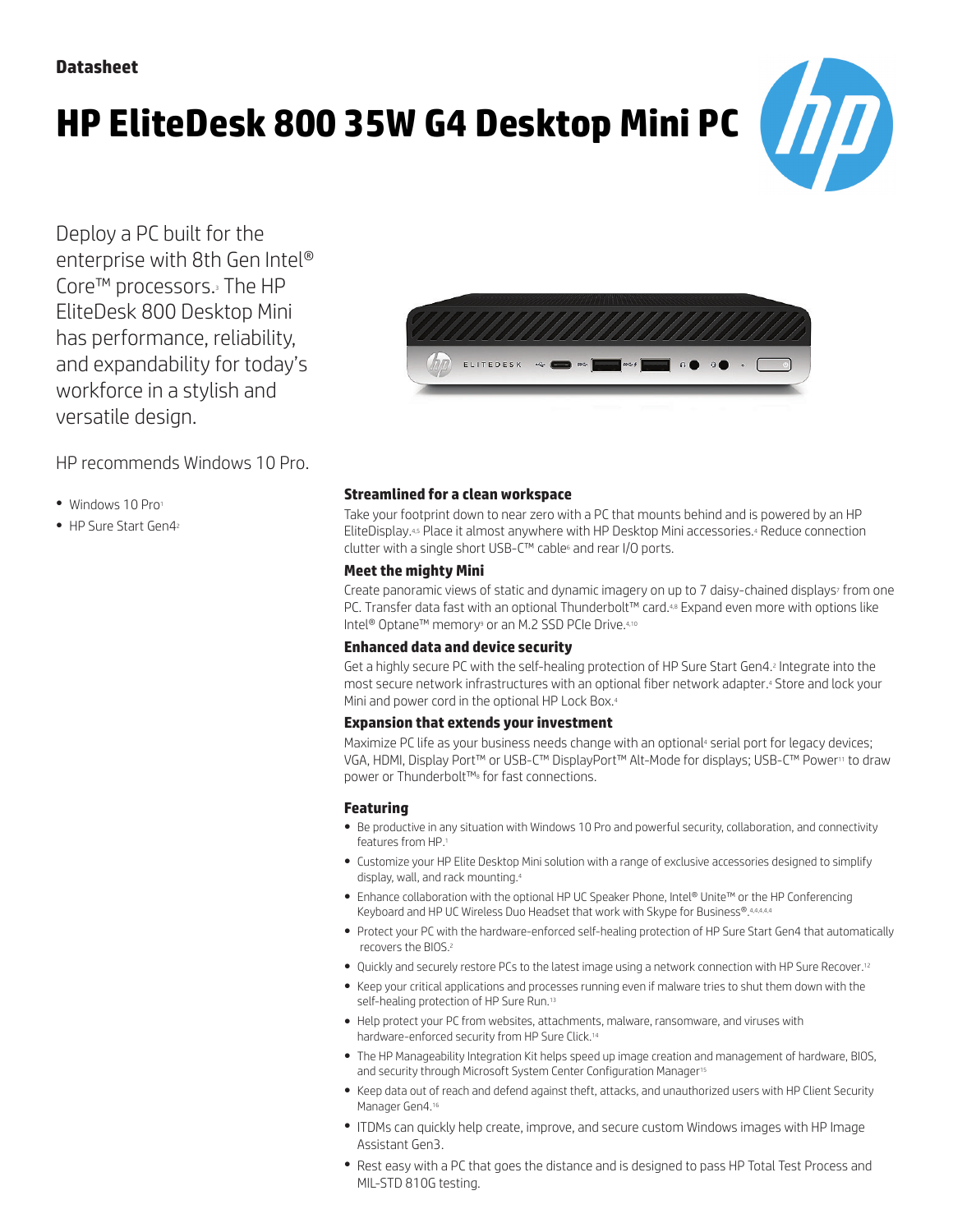# **HP EliteDesk 800 35W G4 Desktop Mini PC Specifications Table**



| <b>Form Factor</b>                          | Mini                                                                                                                                                                                                                                                                                                                                                                                                                                                                                                                                                                                                                                                                                                                                                                                                                                                                                                                                                                                                                                                                                                                                                                                                                                                                                                                                                                                                                                                                                                                                                            |  |  |
|---------------------------------------------|-----------------------------------------------------------------------------------------------------------------------------------------------------------------------------------------------------------------------------------------------------------------------------------------------------------------------------------------------------------------------------------------------------------------------------------------------------------------------------------------------------------------------------------------------------------------------------------------------------------------------------------------------------------------------------------------------------------------------------------------------------------------------------------------------------------------------------------------------------------------------------------------------------------------------------------------------------------------------------------------------------------------------------------------------------------------------------------------------------------------------------------------------------------------------------------------------------------------------------------------------------------------------------------------------------------------------------------------------------------------------------------------------------------------------------------------------------------------------------------------------------------------------------------------------------------------|--|--|
| <b>Available Operating</b><br><b>System</b> | Windows 10 Pro 64 - HP recommends Windows 10 Pro. 1<br>Windows 10 Pro 64 (National Academic only) 2<br>FreeDOS 2.0                                                                                                                                                                                                                                                                                                                                                                                                                                                                                                                                                                                                                                                                                                                                                                                                                                                                                                                                                                                                                                                                                                                                                                                                                                                                                                                                                                                                                                              |  |  |
| <b>Processor Family</b> <sup>17</sup>       | 8th Generation Intel® Core™ i7 processor (i7-8700T)<br>8th Generation Intel® Core™ i5 processor (i5-8500T, i5-8600T)<br>8th Generation Intel® Core™ i3 processor (i3-8100T, i3-8300T)<br>Intel® Pentium® processor (G5400T, G5500T are Windows 10 only)<br>8th Generation Intel® Core™ i7+ processor (i7-8700T)<br>8th Generation Intel® Core™ i5+ processor (i5-8500T, i5-8600T)                                                                                                                                                                                                                                                                                                                                                                                                                                                                                                                                                                                                                                                                                                                                                                                                                                                                                                                                                                                                                                                                                                                                                                               |  |  |
| Available<br>Processors3,35,36,37           | Intel® Core™ i3-8300T with Intel® UHD Graphics 630 (3.2 GHz, 8 MB cache, 4 cores)<br>Intel® Core™ i3-8100T with Intel® UHD Graphics 630 (3.1 GHz, 6 MB cache, 4 cores)<br>Intel® Pentium® Gold G5500T with Intel® UHD Graphics 630 (3.2 GHz, 4 MB cache, 2 cores)<br>Intel® Pentium® Gold G5400T with Intel® UHD Graphics 610 (3.1 GHz, 4 MB cache, 2 cores)<br>Intel® Core™ i7-8700T vPro™ processor with Intel® UHD Graphics 630 (2.4 GHz base frequency, up to 4 GHz with Intel® Turbo Boost Technology, 12 MB cache, 6<br>cores)<br>Intel® Core™ i7+ 8700T vPro™ processor (Core™ i7 and 16 GB Intel® Optane™ memory) with Intel® UHD Graphics 630 (2.4 GHz base frequency, up to 4 GHz with<br>Intel <sup>®</sup> Turbo Boost Technology, 12 MB cache, 6 cores)<br>Intel® Core™ i5-8600T vPro™ processor with Intel® UHD Graphics 630 (2.3 GHz base frequency, up to 3.7 GHz with Intel® Turbo Boost Technology, 9 MB cache, 6<br>cores)<br>Intel® Core™ i5+8600T vPro™ processor (Core™ i5 and 16 GB Intel® Optane™ memory) with Intel® UHD Graphics 630 (2.3 GHz base frequency, up to 3.7 GHz<br>with Intel® Turbo Boost Technology, 9 MB cache, 6 cores)<br>Intel® Core™ i5-8500T vPro™ processor with Intel® UHD Graphics 630 (2.1 GHz base frequency, up to 3.5 GHz with Intel® Turbo Boost Technology, 9 MB cache, 6<br>cores)<br>Intel® Core™ i5+ 8500T vPro™ processor (Core™ i5 and 16 GB Intel® Optane™ memory) with Intel® UHD Graphics 630 (2.1 GHz base frequency, up to 3.5 GHz<br>with Intel® Turbo Boost Technology, 9 MB cache, 6 cores) |  |  |
| <b>Chipset</b>                              | Intel® Q370                                                                                                                                                                                                                                                                                                                                                                                                                                                                                                                                                                                                                                                                                                                                                                                                                                                                                                                                                                                                                                                                                                                                                                                                                                                                                                                                                                                                                                                                                                                                                     |  |  |
| <b>Maximum Memory</b>                       | 32 GB DDR4-2666 SDRAM 4,13<br>(Transfer rates up to 2666 MT/s.)                                                                                                                                                                                                                                                                                                                                                                                                                                                                                                                                                                                                                                                                                                                                                                                                                                                                                                                                                                                                                                                                                                                                                                                                                                                                                                                                                                                                                                                                                                 |  |  |
| <b>Memory Slots</b>                         | 2 SODIMM                                                                                                                                                                                                                                                                                                                                                                                                                                                                                                                                                                                                                                                                                                                                                                                                                                                                                                                                                                                                                                                                                                                                                                                                                                                                                                                                                                                                                                                                                                                                                        |  |  |
| <b>Internal Storage</b>                     | 500 GB up to 1 TB 7200 rpm SATA 5<br>2 TB 5400 rpm SATA 5<br>500 GB SATA SED Opal 2 HDD 5<br>500 GB 7200 rpm SATA FIPS SED 5<br>256 GB up to 512 GB SATA SED Opal 2 TLC SSD 5<br>256 GB up to 512 GB SATA FIPS SSD 5<br>128 GB up to 512 GB PCIe® NVMe™ M.2 SSD 5<br>128 GB up to 1 TB PCIe® NVMe™ TLC M.2 SSD 5<br>256 GB up to 512 GB PCIe® NVMe™ SED Opal 2 TLC M.2 SSD 5                                                                                                                                                                                                                                                                                                                                                                                                                                                                                                                                                                                                                                                                                                                                                                                                                                                                                                                                                                                                                                                                                                                                                                                    |  |  |
| <b>Available Graphics</b>                   | Integrated: Intel® UHD Graphics 630; Intel® UHD Graphics 610<br>Discrete: AMD Radeon™ RX 560 Graphics (4 GB GDDR5 dedicated)                                                                                                                                                                                                                                                                                                                                                                                                                                                                                                                                                                                                                                                                                                                                                                                                                                                                                                                                                                                                                                                                                                                                                                                                                                                                                                                                                                                                                                    |  |  |
| Audio                                       | Conexant CX20632 codec, universal audio jack, headset and headphone front ports (3.5 mm), multi-streaming capable                                                                                                                                                                                                                                                                                                                                                                                                                                                                                                                                                                                                                                                                                                                                                                                                                                                                                                                                                                                                                                                                                                                                                                                                                                                                                                                                                                                                                                               |  |  |
| <b>Keyboard</b>                             | HP Conferencing Keyboard; HP USB and PS/2 Washable Keyboard; HP USB Business Slim Keyboard; HP USB Keyboard; HP USB Smart Card (CCID) Keyboard; HP<br>Wireless Business Slim Keyboard and Mouse Combo; HP Wireless Collaboration Keyboard                                                                                                                                                                                                                                                                                                                                                                                                                                                                                                                                                                                                                                                                                                                                                                                                                                                                                                                                                                                                                                                                                                                                                                                                                                                                                                                       |  |  |
| <b>Pointing Device</b>                      | HP USB 1000 dpi Laser Mouse; HP USB Antimicrobial Mouse; HP USB Hardened Mouse; HP USB Optical Mouse; HP USB Premium Mouse                                                                                                                                                                                                                                                                                                                                                                                                                                                                                                                                                                                                                                                                                                                                                                                                                                                                                                                                                                                                                                                                                                                                                                                                                                                                                                                                                                                                                                      |  |  |
| <b>Communications</b>                       | LAN: Integrated Intel® I219LM GbE LOM<br>WLAN: Intel® Dual Band Wireless-AC 9560 802.11ac (2x2) and Bluetooth® 5 M.2, non-vPro™; Intel® Dual Band Wireless-AC 9560 802.11ac (2x2) and Bluetooth®<br>5 M.2, vPro™ 7                                                                                                                                                                                                                                                                                                                                                                                                                                                                                                                                                                                                                                                                                                                                                                                                                                                                                                                                                                                                                                                                                                                                                                                                                                                                                                                                              |  |  |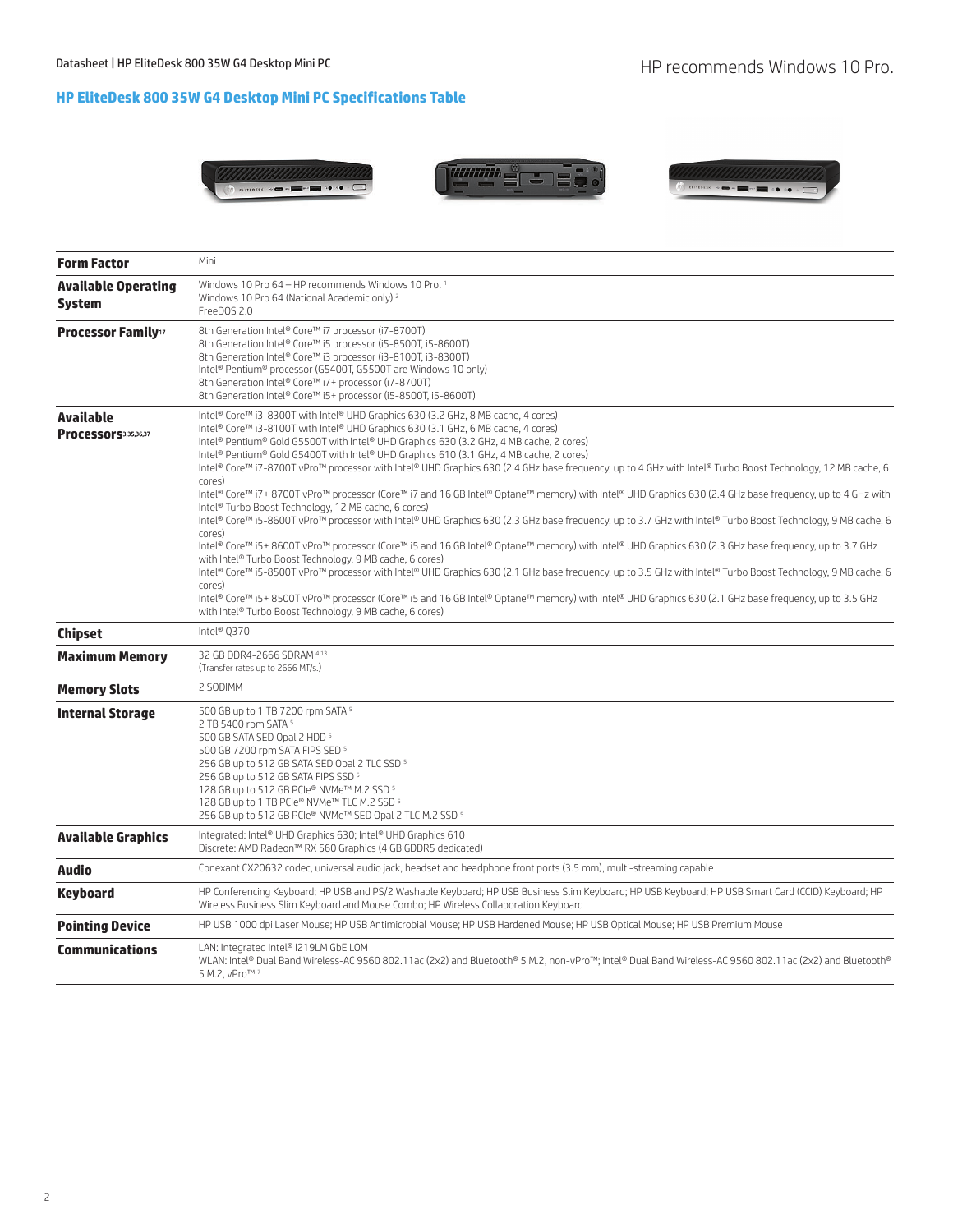| <b>Expansion Slots</b>                        | 1 M.2 2230; 2 M.2 2230/2280<br>(1 M.2 slot for WLAN and 2 M.2 2230/2280 slot for storage.)                                                                                                                                                                                                                                                                                                                                                                                                                                                                                                                                                                                                                    |  |  |
|-----------------------------------------------|---------------------------------------------------------------------------------------------------------------------------------------------------------------------------------------------------------------------------------------------------------------------------------------------------------------------------------------------------------------------------------------------------------------------------------------------------------------------------------------------------------------------------------------------------------------------------------------------------------------------------------------------------------------------------------------------------------------|--|--|
| <b>Ports and Connectors</b>                   | Rear: 1 external antenna connector; 1 power connector; 1 RJ-45; 2 DisplayPort™ 1.2; 2 USB 3.1 Gen 1; 2 USB 3.1 Gen 2<br>Front: 1 headphone; 1 headset connector; 1 USB 3.1 Gen 1 (charging); 1 USB 3.1 Gen 2; 1 USB 3.1 Type-C™ Gen 2<br>Optional: 1 DisplayPort™ 1.2; 1 HDMI 2.0; 1 serial; 1 USB 3.1 Type-C™ Gen 1 (DisplayPort™); 1 USB 3.1 Type-C™ Gen 1 (Power Delivery, DisplayPort™); 1 USB 3.1<br>Type-C™ Gen 2 (with Thunderbolt™); 1 VGA                                                                                                                                                                                                                                                            |  |  |
| <b>Internal Drive Bays</b>                    | One 2.5" HDD 34                                                                                                                                                                                                                                                                                                                                                                                                                                                                                                                                                                                                                                                                                               |  |  |
| <b>Available Software</b>                     | Absolute Persistence module; HP Hotkey Support; HP Noise Cancellation Software; HP Support Assistant; Native Miracast Support; HP Wireless Wakeup; Buy<br>Office (sold separately): HP Sure Recover: HP JumpStarts 9,18,20,22                                                                                                                                                                                                                                                                                                                                                                                                                                                                                 |  |  |
| <b>Security Management</b>                    | DriveLock; Hood sensor; HP BIOSphere; HP Client Security Suite Gen 4; HP Password Manager; HP Power On Authentication; HP Sure Run; HP Sure Start Gen 4;<br>Intel® Identity Protection Technology (Intel® IPT); Parallel enable/disable (via BIOS); Power-on password (via BIOS); RAID configurations; Removable media<br>write/boot control; SATA port disablement (via BIOS); Serial enable/disable (via BIOS); Setup password (via BIOS); Support for chassis padlocks and cable lock<br>devices; Trusted Platform Module TPM 2.0 Embedded Security Chip shipped with Windows 10 (Common Criteria EAL4+ Certified)(FIPS 140-2 Level 2 Certified);<br>USB enable/disable (via BIOS) 11,25,26,28,29,30,31,32 |  |  |
| <b>Management Features</b>                    | HP BIOS Config Utility (download); HP Client Catalog (download); HP Driver Packs (download); HP System Software Manager (download); Intel® vPro™<br>Technology; Ivanti Management Suite; HP Management Integration Kit for Microsoft System Center Configuration Management Gen 2 10,23,24                                                                                                                                                                                                                                                                                                                                                                                                                    |  |  |
| <b>Power</b>                                  | 150 W external power adapter, up to 89% efficiency, active PFC; 65 W external power adapter, up to 89% efficiency 16                                                                                                                                                                                                                                                                                                                                                                                                                                                                                                                                                                                          |  |  |
| <b>Dimensions</b>                             | $6.96 \times 6.88 \times 1.33$ in<br>$17.7 \times 17.5 \times 3.4$ cm                                                                                                                                                                                                                                                                                                                                                                                                                                                                                                                                                                                                                                         |  |  |
| Weight                                        | 2.13 <sub>lb</sub><br>$0.96$ ka<br>(Exact weight depends on configuration.)                                                                                                                                                                                                                                                                                                                                                                                                                                                                                                                                                                                                                                   |  |  |
| <b>Environmental</b>                          | Low halogen 15                                                                                                                                                                                                                                                                                                                                                                                                                                                                                                                                                                                                                                                                                                |  |  |
| <b>Energy Efficiency</b><br><b>Compliance</b> | ENERGY STAR® certified; EPEAT® Gold 12                                                                                                                                                                                                                                                                                                                                                                                                                                                                                                                                                                                                                                                                        |  |  |
| <b>Warranty</b>                               | 1 year (1-1-1) limited warranty or 3 years (3-3-3) limited warranty delivers one year or three years of on-site, next business day service for parts and labor and<br>includes free telephone support 24/7. One-year and three-year onsite and labor are not available in all countries. Service offers terms up to 5 years by choosing<br>a Care Pack. To choose the right level of service for your HP product, visit HP Care Pack Central: www.hp.com/go/cpc                                                                                                                                                                                                                                               |  |  |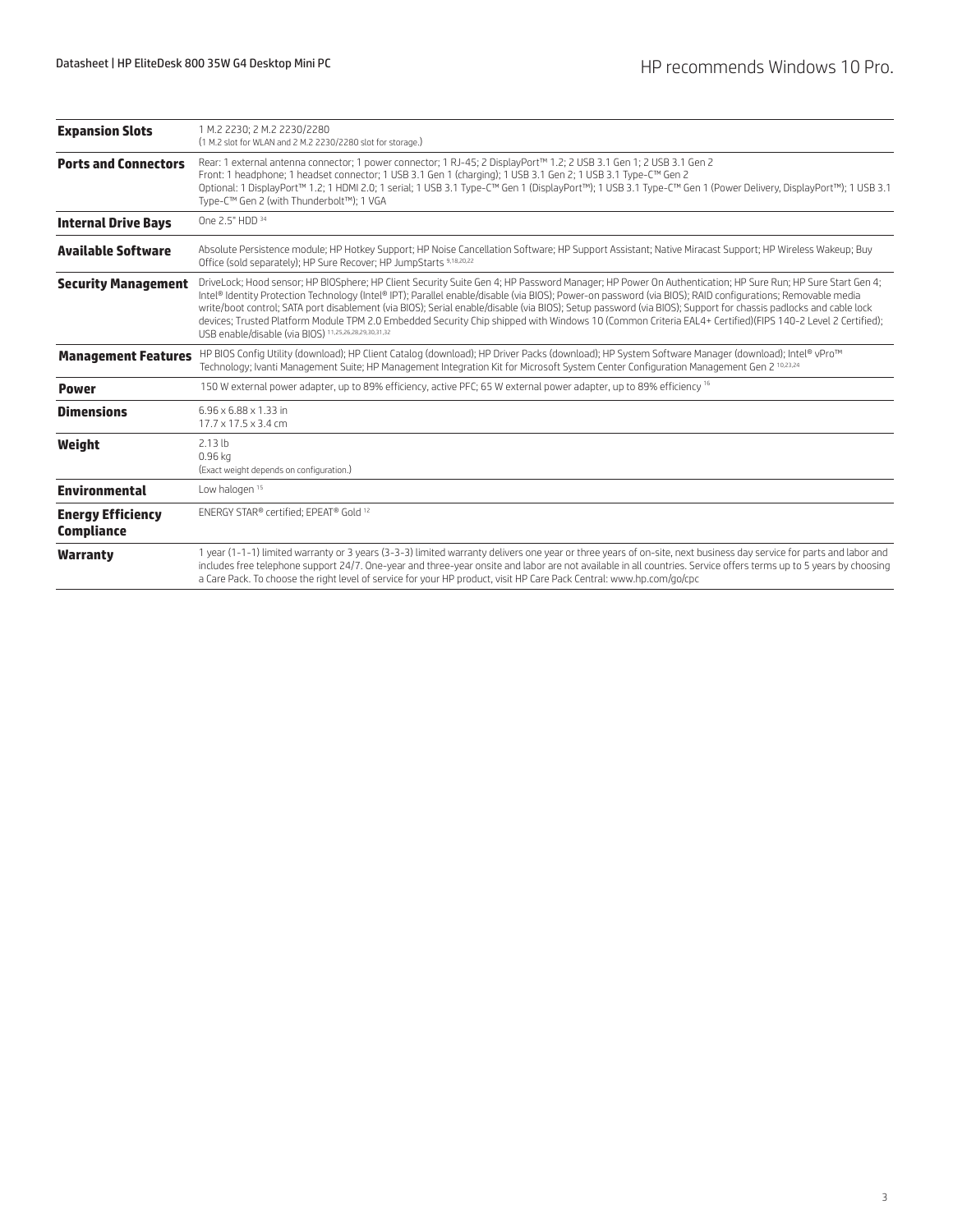## **HP EliteDesk 800 35W G4 Desktop Mini PC**

## Accessories and services (not included)